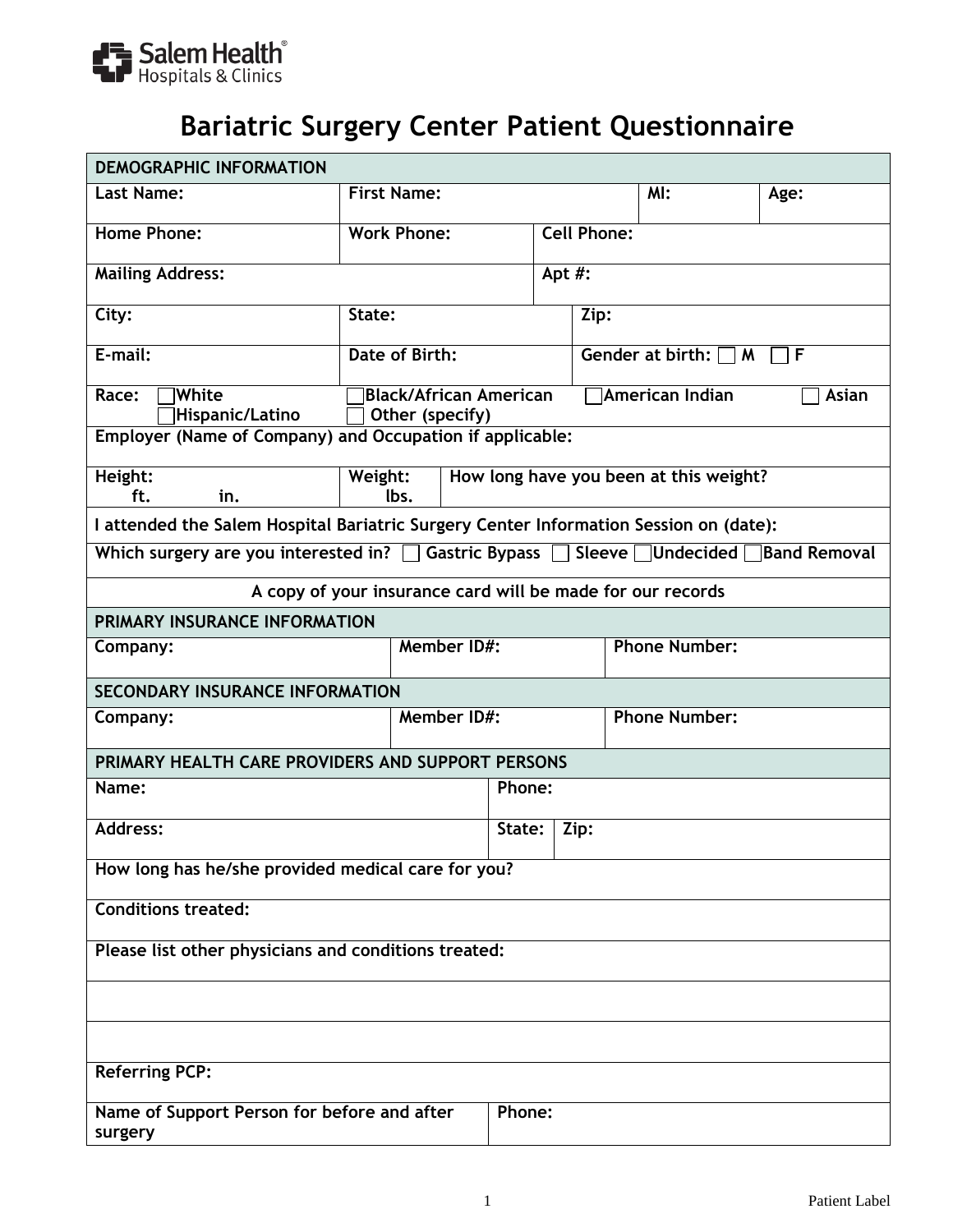

| LIST ANY MEDICAL PROBLEMS OR ILLNESSES OR HOSPITALIZATIONS (Past or Present) |      |                  |  |           |  |  |
|------------------------------------------------------------------------------|------|------------------|--|-----------|--|--|
| <b>Medical Problem/Illness</b>                                               | Date | <b>Treatment</b> |  | Outcome   |  |  |
|                                                                              |      |                  |  |           |  |  |
|                                                                              |      |                  |  |           |  |  |
|                                                                              |      |                  |  |           |  |  |
|                                                                              |      |                  |  |           |  |  |
|                                                                              |      |                  |  |           |  |  |
|                                                                              |      |                  |  |           |  |  |
|                                                                              |      |                  |  |           |  |  |
|                                                                              |      |                  |  |           |  |  |
|                                                                              |      |                  |  |           |  |  |
|                                                                              |      |                  |  |           |  |  |
| <b>LIST ANY SURGERIES</b>                                                    |      |                  |  |           |  |  |
| Surgery                                                                      |      | Date             |  | Reason    |  |  |
|                                                                              |      |                  |  |           |  |  |
|                                                                              |      |                  |  |           |  |  |
|                                                                              |      |                  |  |           |  |  |
|                                                                              |      |                  |  |           |  |  |
| Have you ever had surgery to aid in weight loss?                             |      |                  |  | No<br>Yes |  |  |
| If yes, please describe:                                                     |      |                  |  |           |  |  |
| Date of Surgery:                                                             |      |                  |  |           |  |  |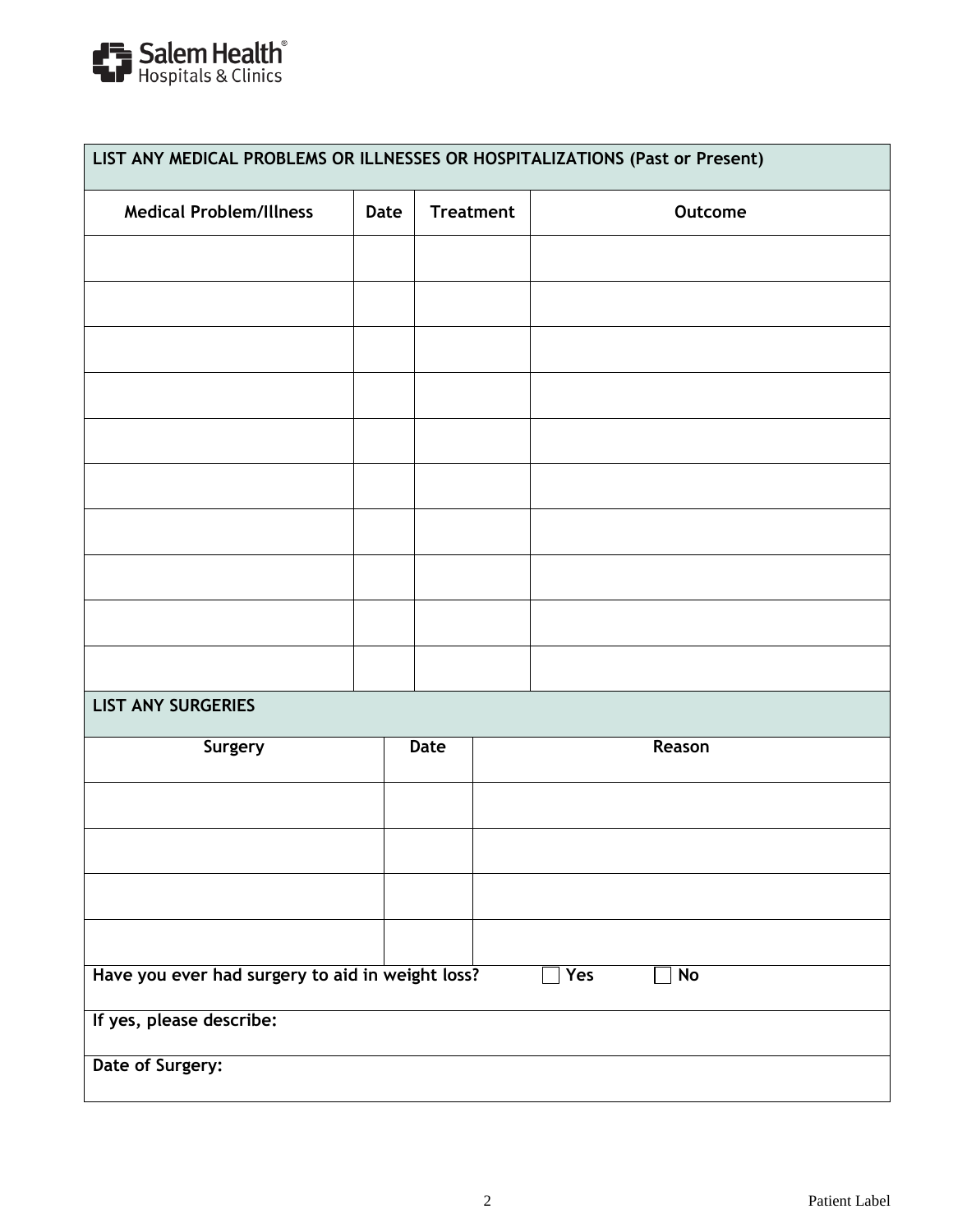

| Current Medications (please list all prescription, over the counter medications, vitamins and supplements you are taking) |          |              |                         |                  |                      |
|---------------------------------------------------------------------------------------------------------------------------|----------|--------------|-------------------------|------------------|----------------------|
| Name of Drug                                                                                                              | Strength | How many and |                         | When did you     | Who is the           |
| (including inhalers)                                                                                                      | (Dose)   | what time?   |                         | start taking it? | prescribing provider |
| 1.                                                                                                                        |          |              |                         |                  |                      |
| 2.                                                                                                                        |          |              |                         |                  |                      |
| 3.                                                                                                                        |          |              |                         |                  |                      |
| 4.                                                                                                                        |          |              |                         |                  |                      |
| 5.                                                                                                                        |          |              |                         |                  |                      |
|                                                                                                                           |          |              |                         |                  |                      |
| 6.                                                                                                                        |          |              |                         |                  |                      |
| 7.                                                                                                                        |          |              |                         |                  |                      |
| 8.                                                                                                                        |          |              |                         |                  |                      |
| 9.                                                                                                                        |          |              |                         |                  |                      |
| 10.                                                                                                                       |          |              |                         |                  |                      |
| 11.                                                                                                                       |          |              |                         |                  |                      |
| 12.                                                                                                                       |          |              |                         |                  |                      |
| 13.                                                                                                                       |          |              |                         |                  |                      |
| 14.                                                                                                                       |          |              |                         |                  |                      |
| 15.                                                                                                                       |          |              |                         |                  |                      |
| (If the space provided is not adequate, please attach a complete list)                                                    |          |              |                         |                  |                      |
| Allergies: (Please list any medication allergies you have)                                                                |          |              |                         |                  |                      |
| Are you allergic to any medications?                                                                                      |          |              | Yes (please list below) |                  | No                   |
| Are you allergic to any foods?                                                                                            |          |              | Yes (please list below) |                  | No                   |
|                                                                                                                           | Reaction |              |                         |                  | Reaction             |
| 1.                                                                                                                        | Reaction |              | 5.                      |                  | Reaction             |
| 2.                                                                                                                        |          |              | 6.                      |                  |                      |
|                                                                                                                           | Reaction |              |                         |                  | Reaction             |
| 3.                                                                                                                        | Reaction |              | 7.                      |                  | Reaction             |
| 4.                                                                                                                        |          |              | 8.                      |                  |                      |
| I refuse the administration of part or all blood and blood products during surgery. $\Box$ Yes                            |          |              |                         |                  |                      |
| <b>Comments:</b>                                                                                                          |          |              |                         |                  |                      |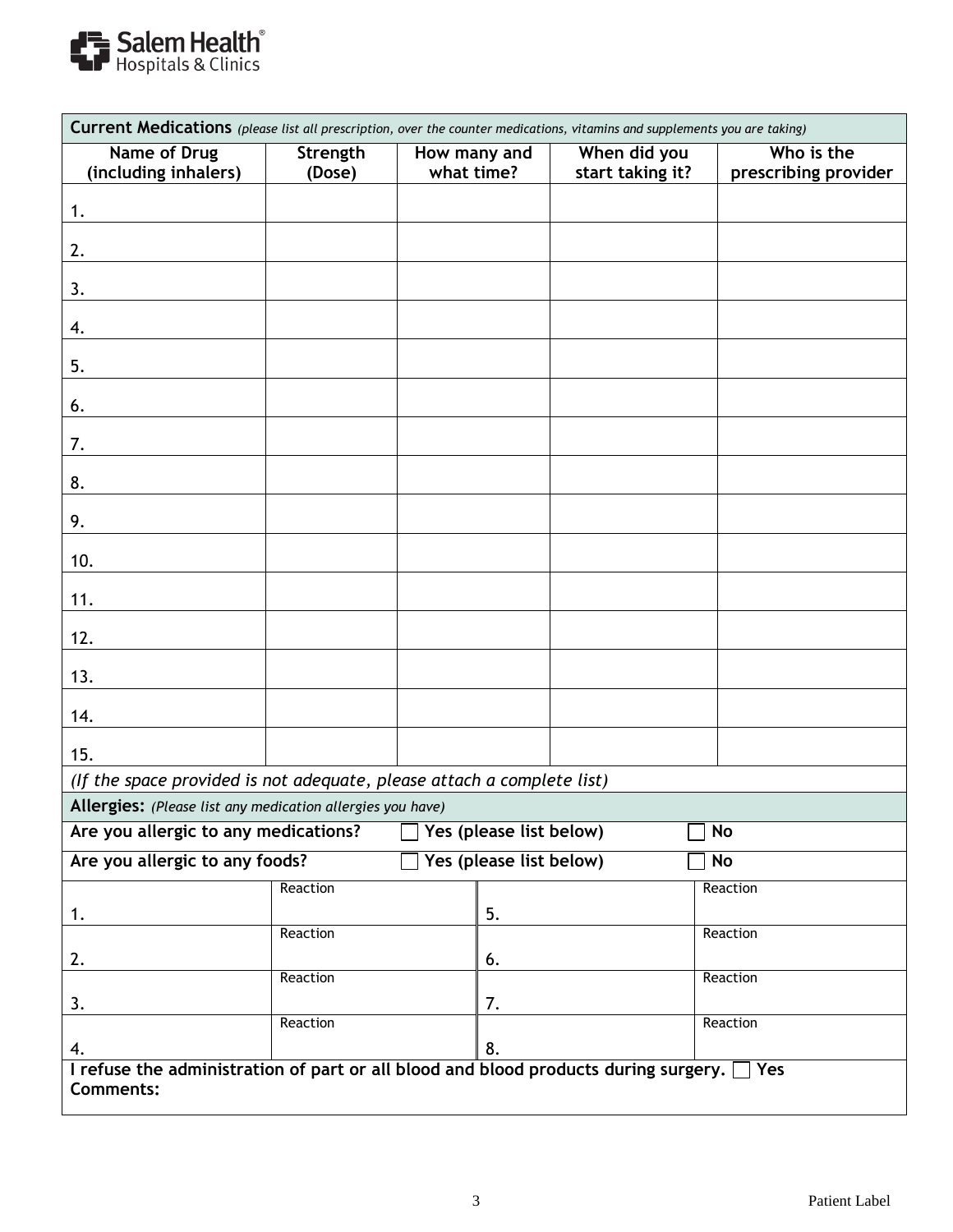

| <b>SOCIAL HISTORY</b>                                                                    |                                                         |         |      |               |                                                                                                     |                  |                                  |                                                      |  |              |  |
|------------------------------------------------------------------------------------------|---------------------------------------------------------|---------|------|---------------|-----------------------------------------------------------------------------------------------------|------------------|----------------------------------|------------------------------------------------------|--|--------------|--|
|                                                                                          | Do you drink alcohol:                                   |         |      |               |                                                                                                     |                  |                                  |                                                      |  |              |  |
| <b>Never</b>                                                                             |                                                         | Rarely  |      |               | <b>Occasionally</b>                                                                                 | Frequently       |                                  |                                                      |  |              |  |
|                                                                                          | If yes, what beverages?                                 |         |      |               |                                                                                                     |                  | How many drinks per day?         |                                                      |  |              |  |
| Do you currently, or have you in the past, consumed alcohol heavily?<br><b>Yes</b><br>No |                                                         |         |      |               |                                                                                                     |                  |                                  |                                                      |  |              |  |
|                                                                                          | If so, when?                                            |         |      |               |                                                                                                     |                  |                                  |                                                      |  |              |  |
|                                                                                          |                                                         |         |      |               | Do you use tobacco products? (Includes smoking, vaping, chewing, e-cigarettes, cigars, pipes) Or do |                  |                                  |                                                      |  |              |  |
|                                                                                          |                                                         |         |      |               | you use recreational or street drugs? (Medical/recreational marijuana -smoking, edibles, oils)      |                  |                                  |                                                      |  |              |  |
|                                                                                          |                                                         |         |      |               | Yes (This is an EXCLUSION in our program. You must be drug free at least 6 weeks before submitting  |                  |                                  |                                                      |  |              |  |
| your packet.)                                                                            |                                                         |         |      |               |                                                                                                     |                  |                                  |                                                      |  |              |  |
|                                                                                          | Have you ever used tobacco products in the Past?<br>Yes |         | No   |               |                                                                                                     |                  | remain tobacco free? [           | Do you use a nicotine patch/gum/medication to<br>Yes |  | No           |  |
|                                                                                          | If so, what type:                                       |         | Chew |               | <b>Smoke</b>                                                                                        | <b>Smokeless</b> |                                  | Vaping                                               |  | E-cigarettes |  |
|                                                                                          | How much?                                               |         |      |               |                                                                                                     |                  | For how long? When did you quit? |                                                      |  |              |  |
|                                                                                          |                                                         |         |      |               |                                                                                                     |                  |                                  |                                                      |  |              |  |
|                                                                                          |                                                         |         |      |               | Have you ever used recreational or street drugs in the Past?                                        |                  |                                  |                                                      |  |              |  |
|                                                                                          |                                                         |         |      |               | (Includes medical/recreational marijuana -smoking, edibles, oils) $\Box$ Yes                        |                  |                                  | No                                                   |  |              |  |
|                                                                                          | If so, what                                             |         |      |               |                                                                                                     |                  | For how long? When did you quit? |                                                      |  |              |  |
| <b>Yes</b>                                                                               | No                                                      |         |      |               | Do you consume caffeine (coffee, cocoa, colas, Mountain Dew, chocolates, No-Doz, Aqua Ban)?         |                  |                                  |                                                      |  |              |  |
|                                                                                          | If yes, in what form?                                   |         |      |               | How much per day?                                                                                   |                  |                                  |                                                      |  |              |  |
| What is your employment status?<br><b>PT</b><br><b>Unemployed</b><br><b>FT</b>           |                                                         |         |      |               |                                                                                                     |                  |                                  |                                                      |  |              |  |
|                                                                                          |                                                         |         |      | Self-employed |                                                                                                     | <b>Student</b>   |                                  |                                                      |  |              |  |
|                                                                                          | If yes, what is your occupation?                        |         |      |               |                                                                                                     |                  |                                  | How long have you been at your current job?          |  |              |  |
|                                                                                          | If not, what was your most recent                       |         |      |               |                                                                                                     |                  | Why are you not employed now?    |                                                      |  |              |  |
| job and when?                                                                            |                                                         |         |      |               |                                                                                                     |                  |                                  | Retired <b>Oisabled Other</b> (explain):             |  |              |  |
|                                                                                          | <b>FAMILY HISTORY (Parents and Siblings Only)</b>       |         |      |               |                                                                                                     |                  |                                  |                                                      |  |              |  |
| Family                                                                                   | Brother/                                                | Living/ | Age  | Health        | Cause of                                                                                            | Normal           | Slightly                         | Moderately                                           |  | Very         |  |
| member                                                                                   | <b>Sister</b>                                           | dead?   |      | problems      | death                                                                                               |                  |                                  | overweight   overweight   overweight                 |  |              |  |
|                                                                                          | (B)/(S)                                                 | (L)/(D) |      |               |                                                                                                     |                  |                                  |                                                      |  |              |  |
| Mother                                                                                   |                                                         | L or D  |      |               |                                                                                                     |                  |                                  |                                                      |  |              |  |
| Father                                                                                   |                                                         | L or D  |      |               |                                                                                                     |                  |                                  |                                                      |  |              |  |
| <b>Sibling</b>                                                                           | B or S                                                  | L or D  |      |               |                                                                                                     |                  |                                  |                                                      |  |              |  |
| <b>Sibling</b>                                                                           | <b>B</b> or S                                           | L or D  |      |               |                                                                                                     |                  |                                  |                                                      |  |              |  |
| <b>Sibling</b>                                                                           | B or S                                                  | L or D  |      |               |                                                                                                     |                  |                                  |                                                      |  |              |  |
| <b>Sibling</b>                                                                           | $\overline{B}$ or S                                     | L or D  |      |               |                                                                                                     |                  |                                  |                                                      |  |              |  |
| Sibling                                                                                  | B or S                                                  | L or D  |      |               |                                                                                                     |                  |                                  |                                                      |  |              |  |
|                                                                                          |                                                         |         |      |               | Do any of your children suffer from weight problems? $\Box$ Yes                                     |                  | <b>No</b>                        |                                                      |  |              |  |
| Please describe:                                                                         |                                                         |         |      |               |                                                                                                     |                  |                                  |                                                      |  |              |  |
|                                                                                          |                                                         |         |      |               |                                                                                                     |                  |                                  |                                                      |  |              |  |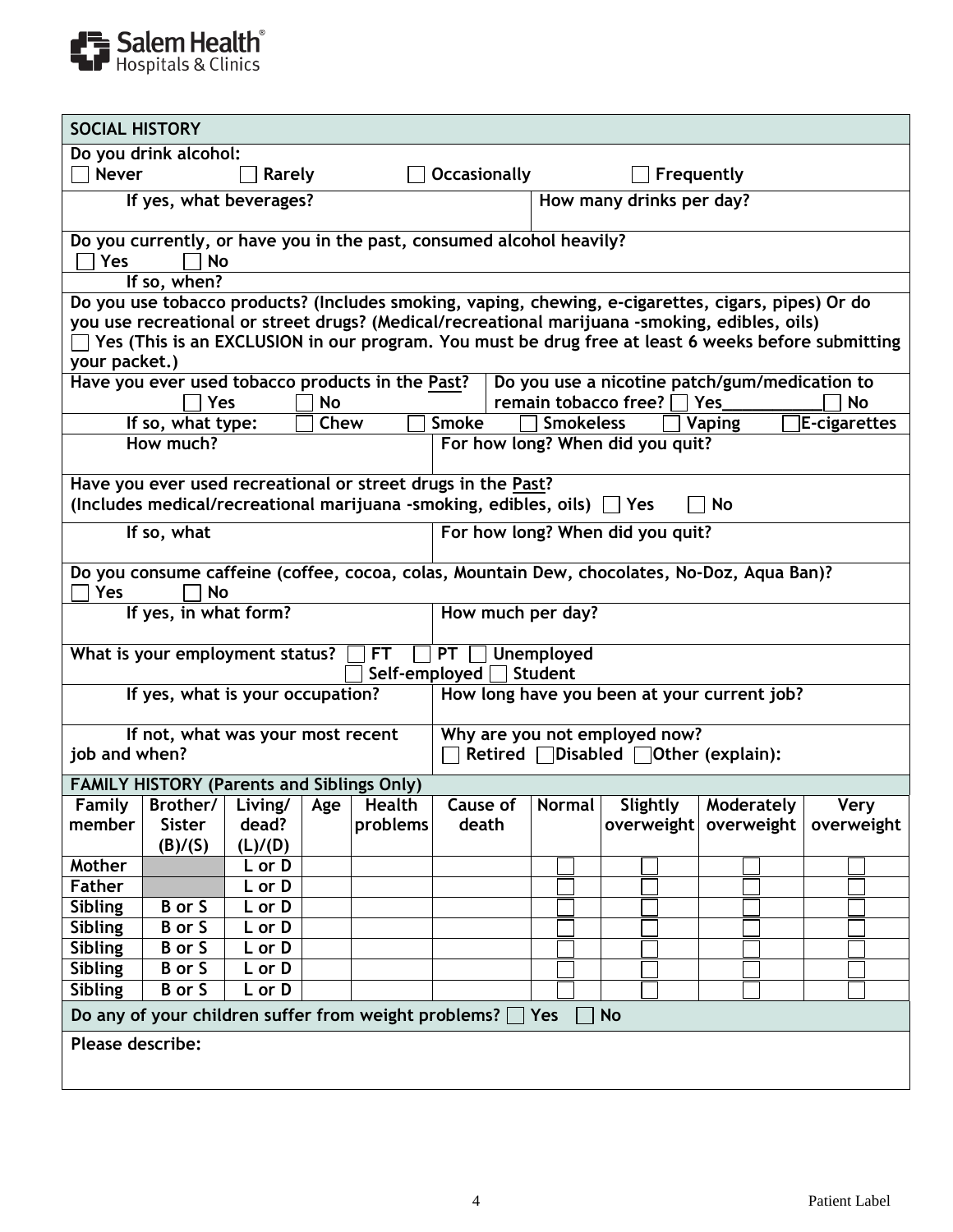

| <b>NUTRITION AND EXERCISE HISTORY</b>                                                                             |        |        |  |                                           |                               |        |        |
|-------------------------------------------------------------------------------------------------------------------|--------|--------|--|-------------------------------------------|-------------------------------|--------|--------|
| Your weight at Birth:<br>Your weight at start of high school:<br>Your weight at HS graduation:                    |        |        |  |                                           |                               |        |        |
| What is the most you have ever weighed?                                                                           |        |        |  |                                           | How old were you at the time? |        |        |
| What is the least you have ever weighed as an adult?                                                              |        |        |  |                                           | How old were you at the time? |        |        |
| Have you tried diet pills? $\Box$ Yes $\Box$                                                                      |        | No     |  | Have you taken taken Fen-Phen? 7 Yes 7 No |                               |        |        |
| Which of the following weight loss program(s) have you tried:                                                     |        |        |  |                                           |                               |        |        |
| <b>Diet</b>                                                                                                       | From   | To     |  | <b>Diet</b>                               |                               | From   | To     |
|                                                                                                                   | (year) | (year) |  |                                           |                               | (year) | (year) |
| <b>Atkins</b>                                                                                                     |        |        |  | Nutri-System                              |                               |        |        |
| <b>Diet Medications</b>                                                                                           |        |        |  | <b>Optifast</b>                           |                               |        |        |
| <b>Herbal Life</b>                                                                                                |        |        |  | <b>Overeaters Anonymous</b>               |                               |        |        |
| <b>High Protein</b>                                                                                               |        |        |  | <b>Physician Supervised Diet</b>          |                               |        |        |
| <b>Jenny Craig</b>                                                                                                |        |        |  | Slimfast<br>South Beach                   |                               |        |        |
| <b>Liquid Protein</b><br><b>Low Calorie Diet</b>                                                                  |        |        |  | <b>The Zone</b>                           |                               |        |        |
| <b>Magazine/Book Diet</b>                                                                                         |        |        |  | <b>Tops</b>                               |                               |        |        |
| <b>Mayo Clinic</b>                                                                                                |        |        |  | <b>Weight Watchers</b>                    |                               |        |        |
| <b>Medifast</b>                                                                                                   |        |        |  | Paleo                                     |                               |        |        |
| Metabolife                                                                                                        |        |        |  | Keto                                      |                               |        |        |
| <b>Other Diets:</b>                                                                                               |        |        |  |                                           |                               |        |        |
|                                                                                                                   |        |        |  |                                           |                               |        |        |
| What was your most successful weight loss program?                                                                |        |        |  |                                           |                               |        |        |
|                                                                                                                   |        |        |  |                                           |                               |        |        |
| How much weight did you lose and why did this work for you?                                                       |        |        |  |                                           |                               |        |        |
| How long did you maintain the weight loss?                                                                        |        |        |  |                                           |                               |        |        |
| What are your favorite foods?                                                                                     |        |        |  |                                           |                               |        |        |
| What are your favorite snacks?                                                                                    |        |        |  |                                           |                               |        |        |
| Who does the cooking and food shopping at home?                                                                   |        |        |  |                                           |                               |        |        |
| Who else is at home that you cook for?                                                                            |        |        |  |                                           |                               |        |        |
| Do you exercise regularly (3 or more times/week) ?:                                                               |        |        |  | Yes                                       | <b>No</b>                     |        |        |
| What exercise program(s) have you tried to lose weight?                                                           |        |        |  |                                           |                               |        |        |
|                                                                                                                   |        |        |  |                                           |                               |        |        |
| <b>Shortness of Breath</b><br><b>Dislike Exercise</b><br>If no, why?: $\Box$ Joint pain<br>Other (please explain) |        |        |  |                                           |                               |        |        |
| If you exercise regularly, what do you do?                                                                        |        |        |  | And how often?                            |                               |        |        |
|                                                                                                                   |        |        |  |                                           |                               |        |        |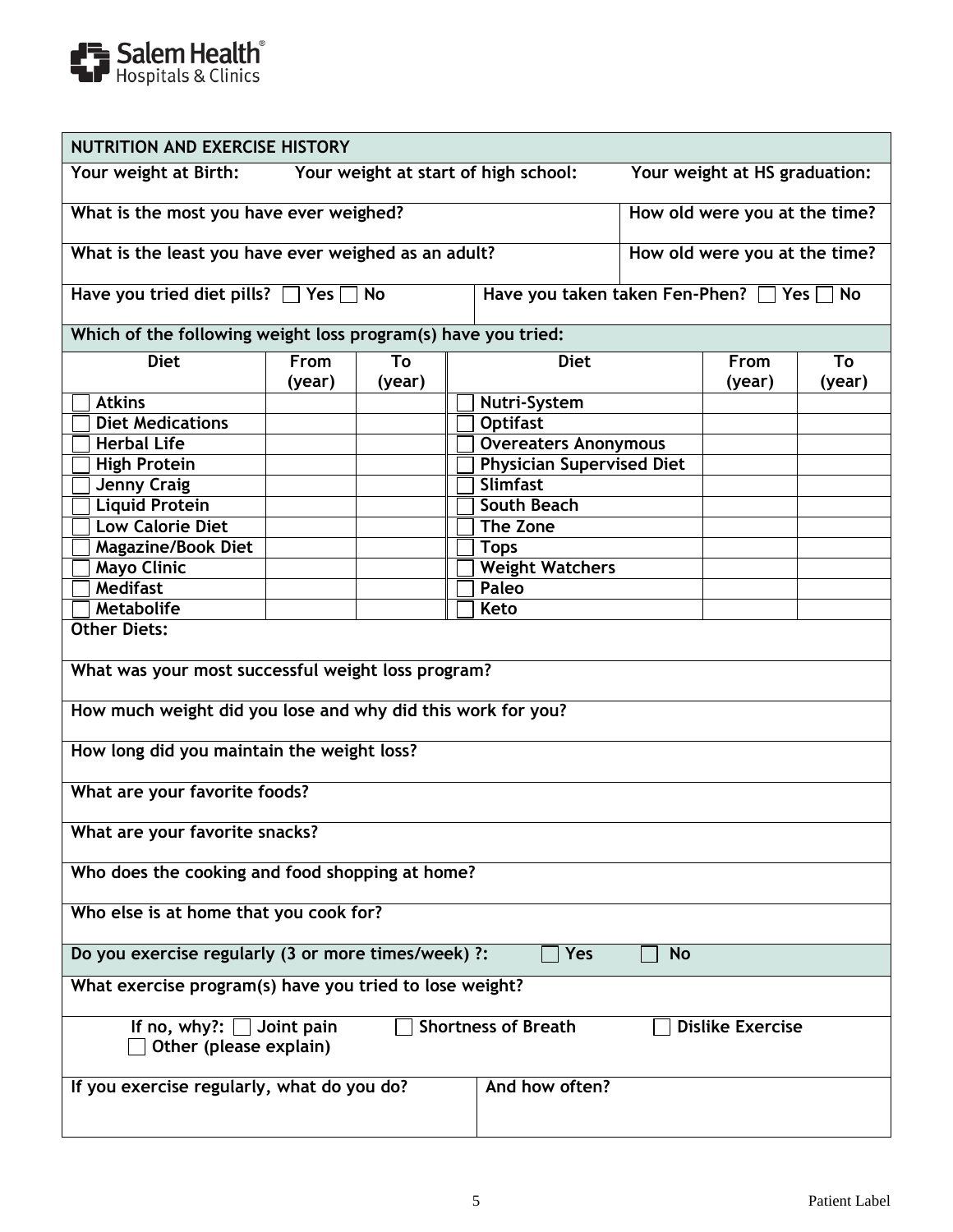

| <b>REPRODUCTIVE HISTORY (Female Only)</b> |                                                                                    |                                                                          |                              |  |  |  |
|-------------------------------------------|------------------------------------------------------------------------------------|--------------------------------------------------------------------------|------------------------------|--|--|--|
| At what age did your periods start?       |                                                                                    | Are (or were) your periods:                                              |                              |  |  |  |
|                                           |                                                                                    | Regular                                                                  | <b>Irregular</b>             |  |  |  |
| Have you gone through menopause?          |                                                                                    | If yes, at what age:                                                     |                              |  |  |  |
| Yes                                       | <b>No</b>                                                                          |                                                                          |                              |  |  |  |
|                                           | What was the date of the first day of your last menstrual period?                  |                                                                          |                              |  |  |  |
| What birth control method do you use now? |                                                                                    |                                                                          |                              |  |  |  |
|                                           | How many days does your period usually last?                                       |                                                                          |                              |  |  |  |
| Have you ever been pregnant?              |                                                                                    | If yes, how many times?                                                  |                              |  |  |  |
| Yes                                       | <b>No</b>                                                                          |                                                                          |                              |  |  |  |
| Pregnancy #                               | Year                                                                               | Weight at start of<br>pregnancy                                          |                              |  |  |  |
|                                           |                                                                                    |                                                                          |                              |  |  |  |
|                                           |                                                                                    |                                                                          |                              |  |  |  |
|                                           |                                                                                    |                                                                          |                              |  |  |  |
|                                           |                                                                                    |                                                                          |                              |  |  |  |
|                                           |                                                                                    |                                                                          |                              |  |  |  |
| Any Miscarriages or abortions?            |                                                                                    | Yes                                                                      | No                           |  |  |  |
| Date of Last Pap Smear                    |                                                                                    | Was it normal?                                                           |                              |  |  |  |
|                                           |                                                                                    | <b>Yes</b>                                                               | No (Please get path report)  |  |  |  |
| Date of Last Mammogram                    |                                                                                    | Was it normal?                                                           |                              |  |  |  |
|                                           |                                                                                    | Yes                                                                      | No (Please get X-ray report) |  |  |  |
|                                           | Have you had any of the following problems:                                        |                                                                          |                              |  |  |  |
| <b>Hysterectomy (Date:</b>                |                                                                                    | ) $\Box$ Cancer (specify: $\Box$ cervical $\Box$ ovarian $\Box$ uterine) |                              |  |  |  |
| Polycystic ovarian syndrome               | <b>Infertility</b>                                                                 |                                                                          | <b>Dysfunctional Uterine</b> |  |  |  |
| bleeding                                  |                                                                                    |                                                                          |                              |  |  |  |
|                                           | POLYCYSTIC OVARIAN SYNDROME: Have you ever had polycystic ovarian syndrome (PCOS)? |                                                                          |                              |  |  |  |
| <b>NO</b>                                 | YES, (Please check one of the following which best describes you)                  |                                                                          |                              |  |  |  |
|                                           | I have been diagnosed with PCOS, but have never been treated.                      |                                                                          |                              |  |  |  |
|                                           | I take birth control pills or spironolactone medication for PCOS.                  |                                                                          |                              |  |  |  |
|                                           | I take metformin, actos, or avandia medication for PCOS.                           |                                                                          |                              |  |  |  |
|                                           | I take a combination of the above-mentioned medications for PCOS.                  |                                                                          |                              |  |  |  |
|                                           | I have been unable to have children because of PCOS.                               |                                                                          |                              |  |  |  |
| I'M NOT SURE.                             |                                                                                    |                                                                          |                              |  |  |  |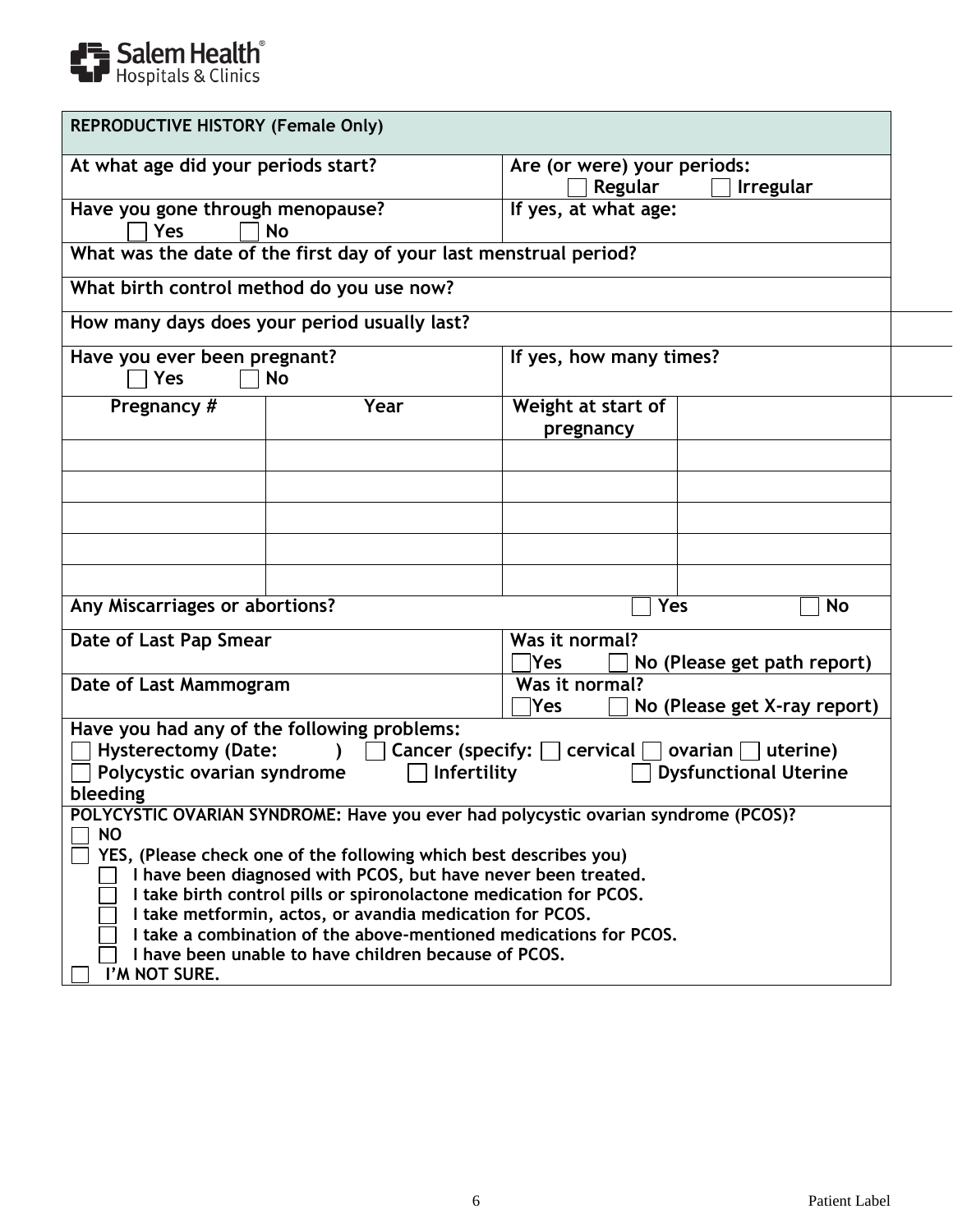

| <b>OTHER GASTROINTESTINAL HISTORY</b>                                                                                                                                                                                                                                                                                                                                                                                                                                                                                                                                                                         |                                             |                    |  |  |  |  |  |  |
|---------------------------------------------------------------------------------------------------------------------------------------------------------------------------------------------------------------------------------------------------------------------------------------------------------------------------------------------------------------------------------------------------------------------------------------------------------------------------------------------------------------------------------------------------------------------------------------------------------------|---------------------------------------------|--------------------|--|--|--|--|--|--|
| Any changes in bowel movements?<br><b>Yes</b>                                                                                                                                                                                                                                                                                                                                                                                                                                                                                                                                                                 | No                                          | If yes, describe:  |  |  |  |  |  |  |
|                                                                                                                                                                                                                                                                                                                                                                                                                                                                                                                                                                                                               | How often do you have a bowel movement now? |                    |  |  |  |  |  |  |
| Any bloody stools?<br>Yes                                                                                                                                                                                                                                                                                                                                                                                                                                                                                                                                                                                     | No                                          | If yes, frequency: |  |  |  |  |  |  |
| <b>History of hemorrhoids?</b><br>Yes                                                                                                                                                                                                                                                                                                                                                                                                                                                                                                                                                                         | No                                          | If yes, when?      |  |  |  |  |  |  |
| Have you had a Upper Endoscopy?                                                                                                                                                                                                                                                                                                                                                                                                                                                                                                                                                                               |                                             | Yes<br>No          |  |  |  |  |  |  |
| If so, when and where?                                                                                                                                                                                                                                                                                                                                                                                                                                                                                                                                                                                        |                                             | Any abnormalities? |  |  |  |  |  |  |
| Have you had a Colonoscopy?                                                                                                                                                                                                                                                                                                                                                                                                                                                                                                                                                                                   |                                             | <b>No</b><br>Yes   |  |  |  |  |  |  |
| If so, when and where?                                                                                                                                                                                                                                                                                                                                                                                                                                                                                                                                                                                        |                                             | Any abnormalities? |  |  |  |  |  |  |
| <b>CO-MORBIDITY QUESTIONNAIRE</b>                                                                                                                                                                                                                                                                                                                                                                                                                                                                                                                                                                             |                                             |                    |  |  |  |  |  |  |
| <b>NO</b><br>YES, (Please check one of the following which best describes you)<br>I have been told I have borderline high blood pressure but am not on any medication for it.<br>I have been diagnosed with high blood pressure but do not take any medication.<br>I have been diagnosed with high blood pressure and take one medication.<br>I have been diagnosed with high blood pressure and take two or more medications for it.<br>I have had kidney, eye, or other organ damage caused by my high blood pressure.<br>I'M NOT SURE.<br>2) CHF: Have you ever been treated for congestive heart failure? |                                             |                    |  |  |  |  |  |  |
| <b>NO</b><br>YES, (Please check one of the following which best describes you)<br>Class I: I get short of breath with activity beyond the ordinary activity.<br>Class II: I get short of breath with ordinary activity.<br>Class III: I get short of breath with minimal activity.<br>Class IV: I get short of breath at rest.<br>I'M NOT SURE.<br>3) ISCHEMIC HEART DISEASE: Have you ever been treated for heart disease?<br>NO, no history of heart disease or cardiac chest pain.<br>YES, (Please check one of the following which best describes you)                                                    |                                             |                    |  |  |  |  |  |  |
| I have had tests, such as an EKG that was abnormal but no current chest pains.<br>I have had a heart attack or am currently on medications to prevent chest pain.<br>I have had heart surgery or catheterization procedure for blocked arteries in my heart.<br>I have current heart disease or chest pain and take medications for it.<br>I'M NOT SURE.                                                                                                                                                                                                                                                      |                                             |                    |  |  |  |  |  |  |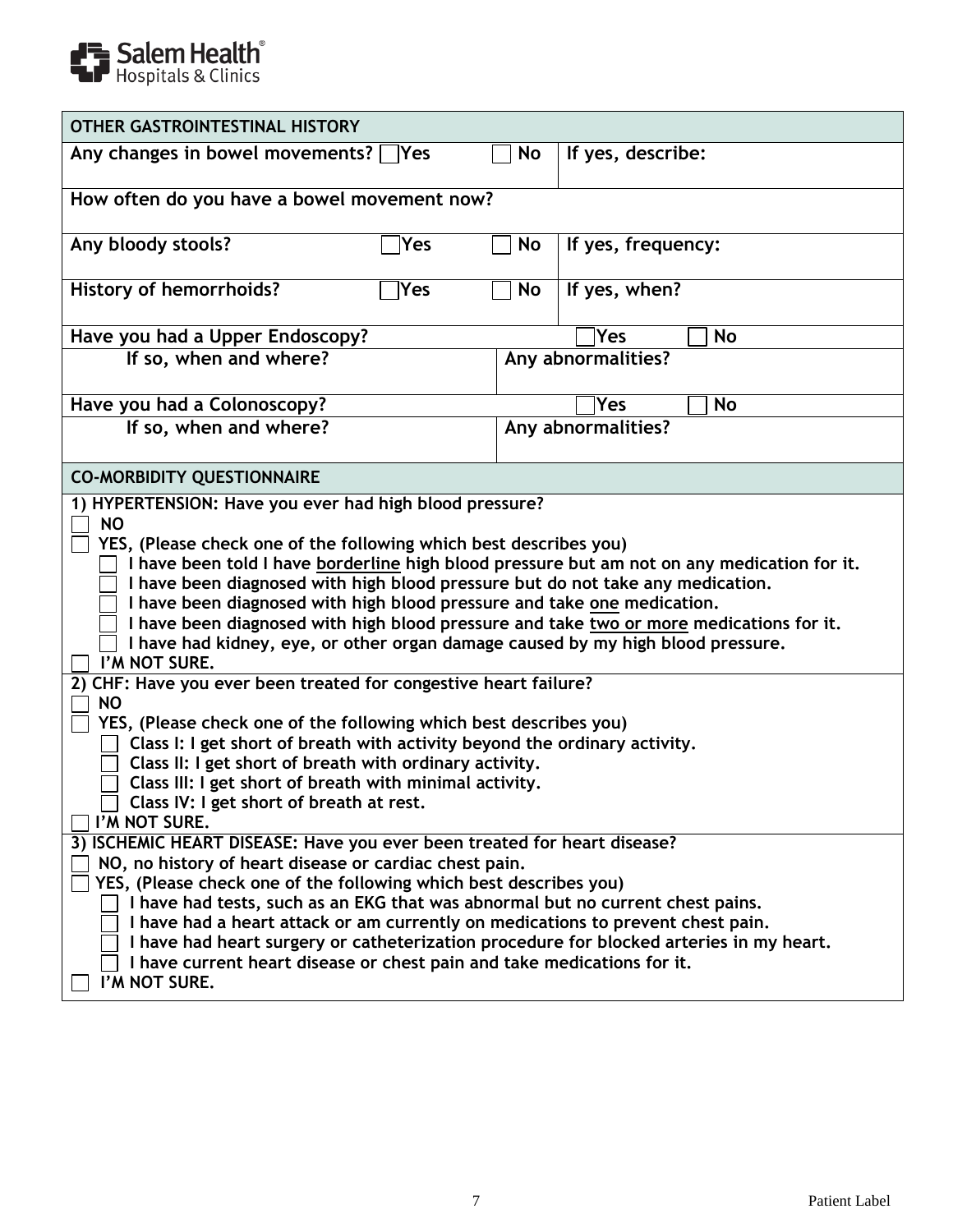

| <b>CO-MORBIDITY QUESTIONNAIRE (CONTINUED)</b>                                                   |
|-------------------------------------------------------------------------------------------------|
| 4) ANGINA ASSESSMENT: Have you ever had chest pain, which was thought to be related to your     |
| heart?                                                                                          |
| <b>NO</b>                                                                                       |
| YES, (Please check one of the following which best describes you)                               |
| get chest pain with extreme exertion (running, hill or stair climbing).                         |
| I get chest pain with moderate activity or exertion.                                            |
| I get chest pain with minimal exertion (walking across a room) or at rest.                      |
| I have frequent cardiac chest pain not relieved by rest or medications.                         |
| I have had a heart attack or I am undergoing tests (e.g., echocardiogram, heart                 |
|                                                                                                 |
| catheterization, etc.) for heart disease.                                                       |
| I'M NOT SURE.                                                                                   |
| 5) PERIPHERAL VASCULAR DISEASE: Do you have narrowing or hardening of the arteries causing poor |
| circulation?                                                                                    |
| <b>NO</b>                                                                                       |
| YES, (Please check one of the following which best describes you)                               |
| I don't have any symptoms, but I have been told I have abnormal sounds in my arteries from      |
| decreased blood flow.                                                                           |
| I have pain in my calves and thighs when I walk, and/or I take medication for my circulation.   |
| I have had a transient ischemic attack (TIA, mini-stroke) and/or pain in my feet at night in    |
|                                                                                                 |
| bed.                                                                                            |
| I have had a procedure for narrowing and blockage in my arteries, either in my neck,            |
| abdomen, or legs.                                                                               |
| I have had a stroke or loss of tissue in my feet (such as amputations) due to poor circulation. |
| I AM NOT SURE.                                                                                  |
| 6) LOWER EXTREMITY EDEMA: Do you have swelling or abnormal fluid in your ankles, feet, or legs? |
| <b>NO</b>                                                                                       |
| YES, (Please check one of the following which best describes you)                               |
| I have swelling in my legs on and off but am not using any treatment.                           |
| I have swelling in my legs treated with medications such as water pills, compression            |
| stockings, and/or leg elevation.                                                                |
|                                                                                                 |
| I have skin sores on my legs due to venous disease.                                             |
| I have severe swelling in my legs decreasing my ability to walk, requiring hospitalization or   |
| making me disabled.                                                                             |
| $\Box$ I'M NOT SURE.                                                                            |
| 7) DVT / PE: Have you ever had a blood clot in your lung or leg?                                |
| <b>NO</b>                                                                                       |
| YES, (Please check one of the following which best describes you)                               |
| I had a blood clot in my leg cured with blood thinners.                                         |
| I have had more than one blood clot in my leg and I currently take blood thinners.              |
| I developed a blood clot that went to my lung.                                                  |
| I have had a blood clot in my lung more than once that required a hospital stay and             |
|                                                                                                 |
| decreased my usual activities.                                                                  |
| I have had a procedure to place a special device in the vein near my heart to filter blood      |
| clots.                                                                                          |
| I'M NOT SURE.                                                                                   |
| 8) Has anyone in your family ever had a DVT?                                                    |
| <b>NO</b>                                                                                       |
| <b>YES</b>                                                                                      |
| I'M NOT SURE.                                                                                   |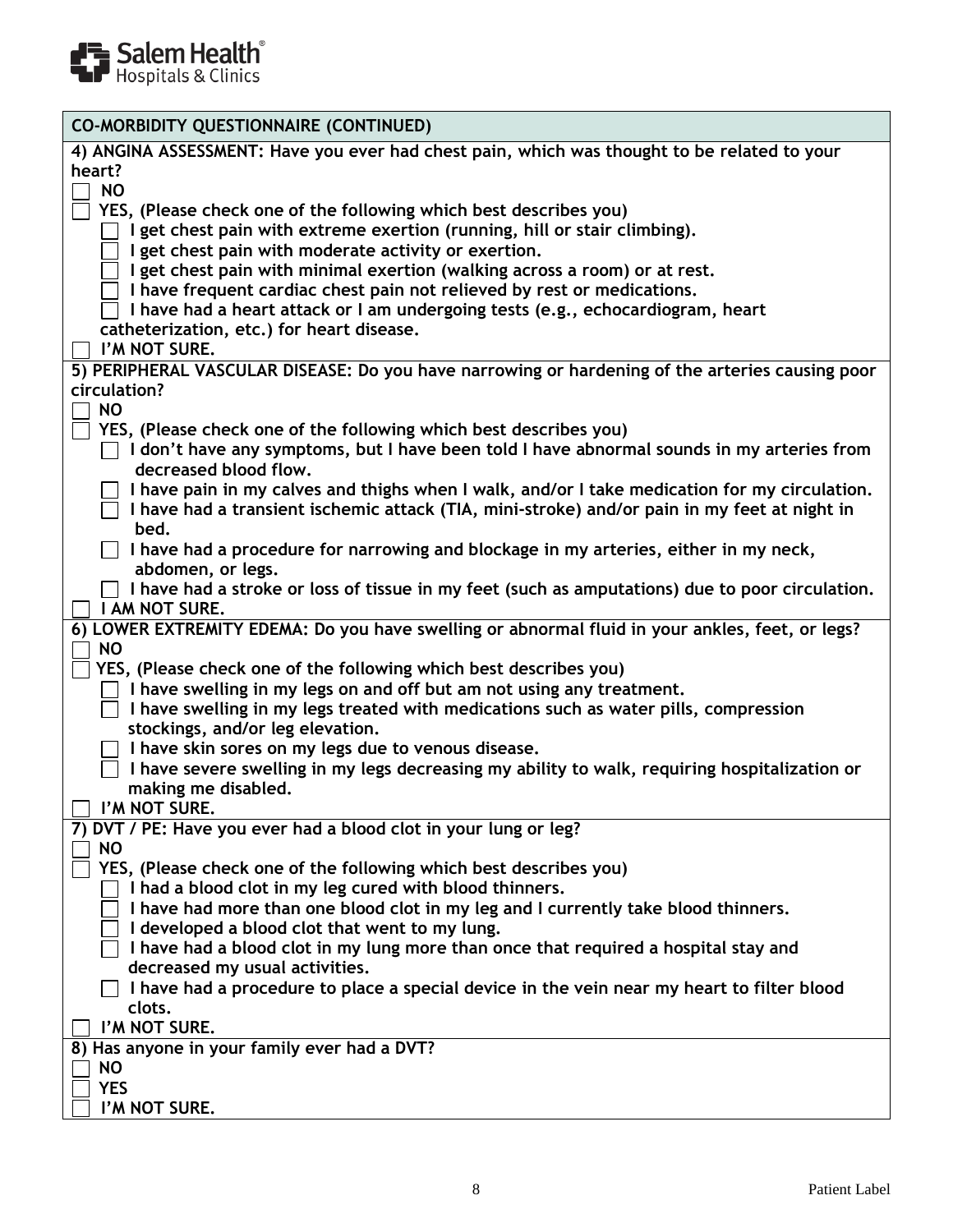

| <b>CO-MORBIDITY QUESTIONNAIRE (CONTINUED)</b>                                                              |
|------------------------------------------------------------------------------------------------------------|
| 9) GLUCOSE METABOLISM: Do you have diabetes at this time?                                                  |
| <b>NO</b>                                                                                                  |
| YES, (Please check one of the following which best describes you)<br>I have had high fasting blood sugars. |
| I have diabetes treated with pills.                                                                        |
| I have diabetes treated with insulin.                                                                      |
| I have diabetes treated with both insulin and pills.                                                       |
| My diabetes has resulted in serious problems, such as:                                                     |
| <b>Blindness</b>                                                                                           |
| Kidney disease                                                                                             |
| Leg or foot pain associated with neuropathy                                                                |
| I'M NOT SURE.<br>10) LIPIDS: Have you ever had high cholesterol, or high lipid levels?                     |
| <b>NO</b>                                                                                                  |
| YES, (Please check one of the following which best describes you)                                          |
| I have high lipid (cholesterol or triglyceride) levels but do not take medication or treatment             |
| for it.                                                                                                    |
| I have high lipid (cholesterol or triglyceride) levels treated with low fat diet and exercise.             |
| I have high lipid (cholesterol or triglyceride) levels treated with one medication.                        |
| I have high lipid (cholesterol or triglyceride) levels treated with two or more medications.               |
| I have high lipid (cholesterol or triglyceride) levels that are not controlled with any<br>treatments.     |
| I'M NOT SURE.                                                                                              |
| 11) GOUT OR HYPERURICEMIA: Have you ever had gout?                                                         |
| <b>NO</b>                                                                                                  |
| YES, (Please check one of the following which best describes you)                                          |
| I have high uric acid levels but no symptoms.                                                              |
| I have high uric acid levels and take medication for this.                                                 |
| I have gout causing pain, redness, or swelling in my joints.                                               |
| I have gout that has damaged my joints.                                                                    |
| I have gout that left me disabled and/or unable to walk.<br>I'M NOT SURE.                                  |
| 12) OBSTRUCTIVE SLEEP APNEA: Do you have disruptions of your sleep, loud snoring, gasping for              |
| breath, choking, also known as sleep apnea?                                                                |
| NO.                                                                                                        |
| YES, (Please check one of the following which best describes you)                                          |
| I have symptoms of sleep apnea (such as snoring, waking up unable to breathe, daytime                      |
| sleepiness, etc.) but did not have a sleep study or had a negative sleep study.                            |
| I have been diagnosed with sleep apnea based on an overnight sleep study, but it is not being              |
| treated.                                                                                                   |
| I have been diagnosed with sleep apnea and currently use a CPAP or BiPAP machine to help<br>me sleep.      |
| I have been diagnosed with sleep apnea resulting in low blood oxygenation, or requiring                    |
| oxygen treatment.                                                                                          |
| I have been diagnosed with severe sleep apnea that resulted in heart and other complications               |
| (such as pulmonary hypertension, etc.).                                                                    |
| I'M NOT SURE.                                                                                              |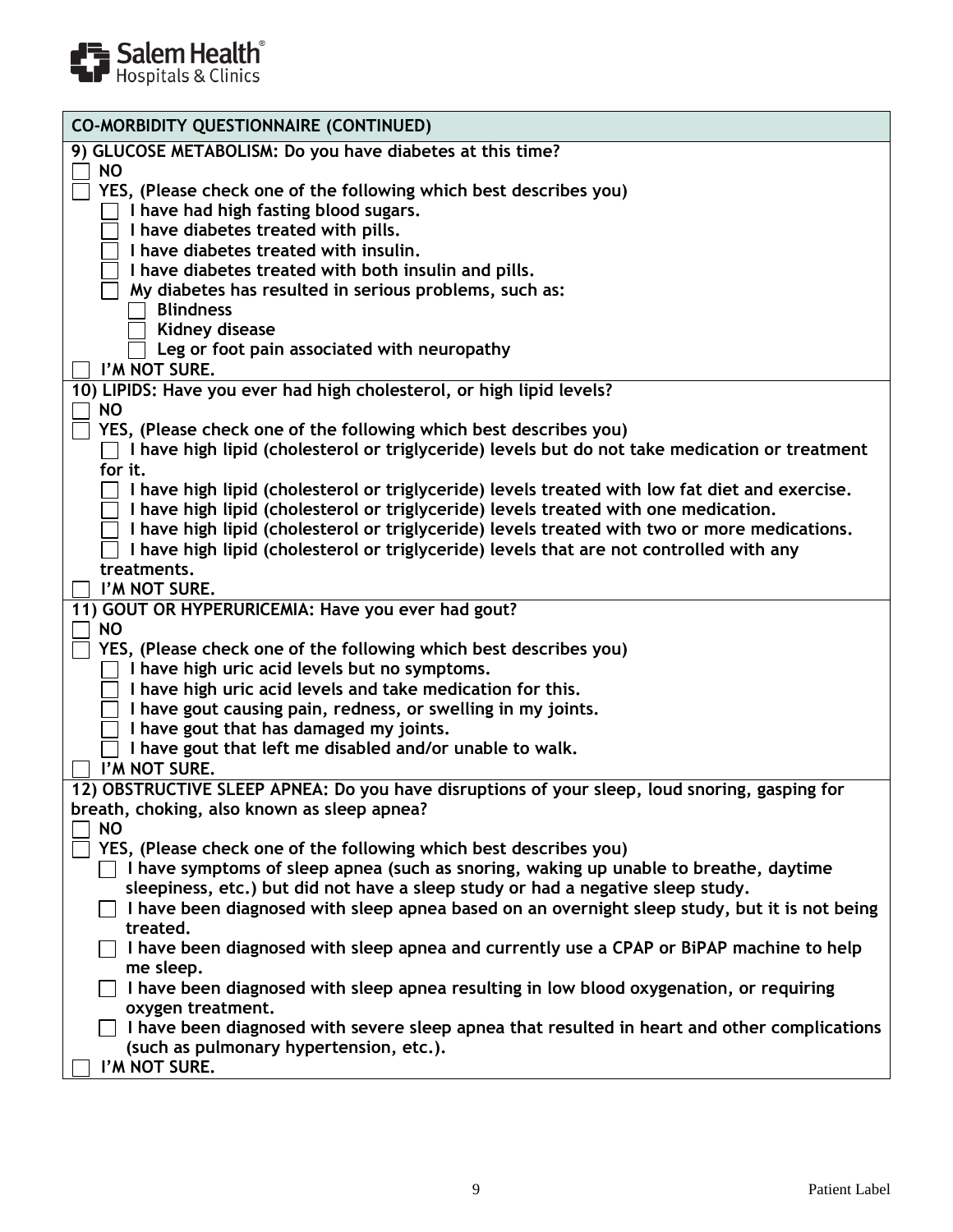

| <b>CO-MORBIDITY QUESTIONNAIRE (CONTINUED)</b>                                                                                                                                                                                    |
|----------------------------------------------------------------------------------------------------------------------------------------------------------------------------------------------------------------------------------|
| 13) OBESITY HYPOVENTILATION SYNDROME: Do you have difficulty getting enough air and oxygen into<br>your lungs?<br><b>NO</b>                                                                                                      |
| YES, (Please check one of the following which best describes you)<br>I have mild levels of low blood oxygen and/or high blood carbon dioxide levels when breathing<br>ordinary air.                                              |
| I have difficulty breathing causing such low oxygen levels that it requires treatment with<br>oxygen or other assistance device.                                                                                                 |
| I have difficulty breathing which has resulted in a lung problem called pulmonary hypertension.<br>I have breathing problems causing symptoms suggestive of right heart failure (e.g., leg swelling,<br>liver congestion, etc.). |
| $\Box$ I have had breathing problems for a long time causing failure of the right side of my heart, and<br>decreased pumping action of my heart muscle.<br>I'M NOT SURE.                                                         |
| 14) PULMONARY HYPERTENSION: Have you been told that you have high blood pressure in the arteries                                                                                                                                 |
| of your lungs?                                                                                                                                                                                                                   |
| <b>NO</b>                                                                                                                                                                                                                        |
| YES, (Please check one of the following which best describes you)                                                                                                                                                                |
| $\Box$ I have symptoms associated with pulmonary hypertension (such as fatigue, shortness of breath,                                                                                                                             |
| dizziness, and fainting).                                                                                                                                                                                                        |
| $\Box$ I have been tested and diagnosed with pulmonary hypertension (i.e., based on echocardiogram,<br>heart catheterization, etc.).                                                                                             |
| I have been diagnosed with pulmonary hypertension, which is treated with blood thinners<br>$\perp$<br>and/or calcium channel blocker medication.                                                                                 |
| $\Box$ I have been diagnosed with pulmonary hypertension and need stronger medications and/or<br>oxygen for treatment.                                                                                                           |
| I have been diagnosed with pulmonary hypertension and have had or am waiting for a lung                                                                                                                                          |
| transplant.<br>I'M NOT SURE.                                                                                                                                                                                                     |
| 15) ASTHMA: Do you have asthma?                                                                                                                                                                                                  |
| <b>NO</b>                                                                                                                                                                                                                        |
| YES, (Please check one of the following which best describes you)                                                                                                                                                                |
| I have asthma symptoms occasionally but do not need any medications for it.                                                                                                                                                      |
| I have asthma treated occasionally with an oral inhaler (such as albuterol).                                                                                                                                                     |
| I have asthma treated with daily medication or inhaler.                                                                                                                                                                          |
| I have asthma, which is hard to control even with medications such as prednisone or<br>ipratropium.                                                                                                                              |
| I have asthma, which has resulted in a hospitalization in the past two years, or required a<br>breathing tube into the trachea and ventilator in the past.                                                                       |
| I'M NOT SURE.                                                                                                                                                                                                                    |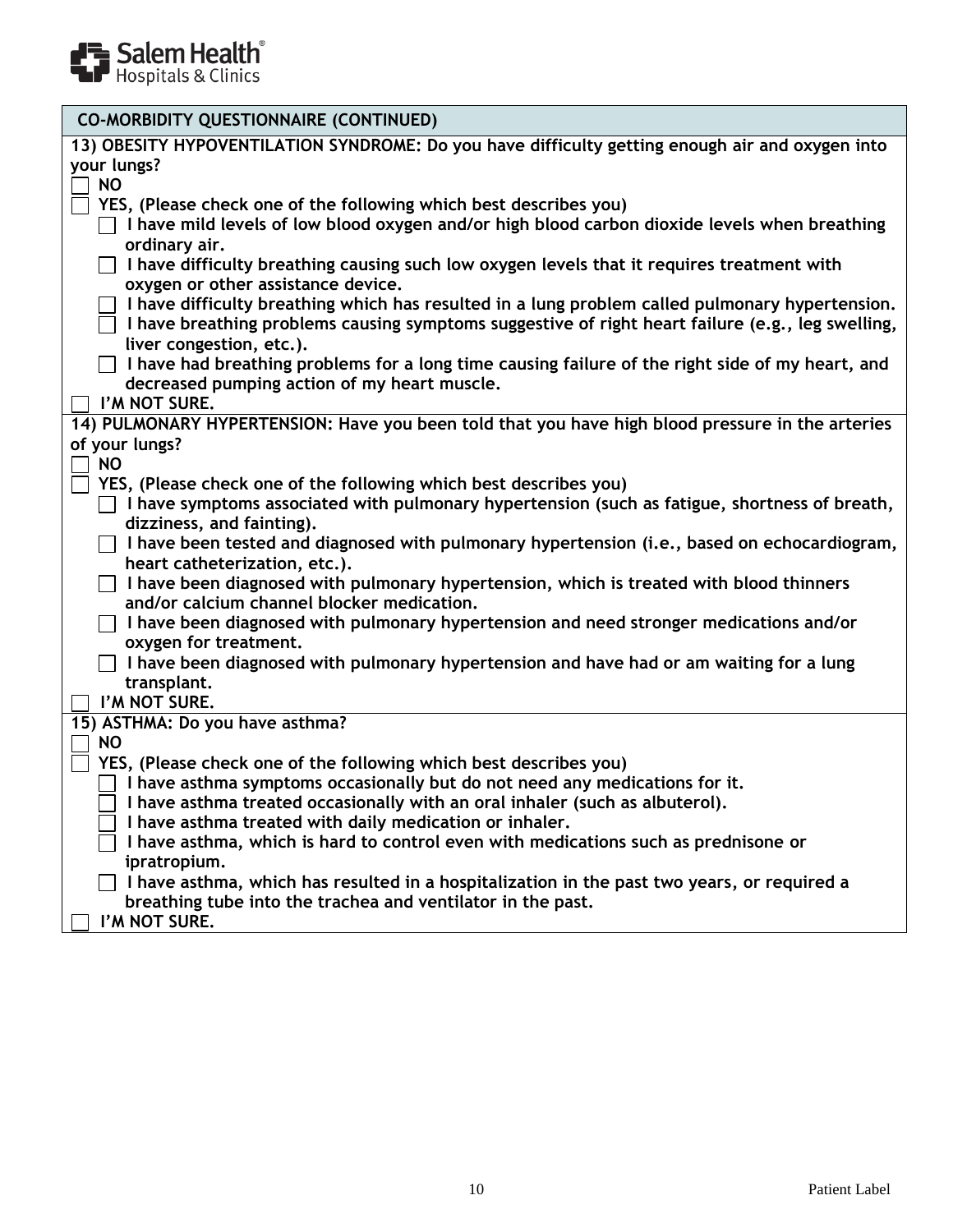

| <b>CO-MORBIDITY QUESTIONNAIRE (Continued)</b>                                                                                                                                     |
|-----------------------------------------------------------------------------------------------------------------------------------------------------------------------------------|
|                                                                                                                                                                                   |
| 16) GERD: Do you have severe heartburn or gastroesophageal reflux (also known as GERD)?<br><b>NO</b>                                                                              |
| YES, (Please check one of the following which best describes you)                                                                                                                 |
| I have heartburn and acid backwash symptoms at times, but it does not require medication.                                                                                         |
| I have GERD and take medication only when I have symptoms.<br>I have GERD, which is treated with daily acid reducer medications such as Pepcid, Zantac, or                        |
| over the counter Prilosec.                                                                                                                                                        |
| $\Box$ I have GERD, which is being treated with higher doses of medications such as Protonix,                                                                                     |
| Prilosec, or Nexium.                                                                                                                                                              |
| $\Box$ I have had surgery for my GERD or will require an operation in the future.                                                                                                 |
| I'M NOT SURE.                                                                                                                                                                     |
| 17) CHOLELITHIASIS: Have you ever had gallstones?                                                                                                                                 |
| <b>NO</b><br>YES, (Please check one of the following which best describes you)                                                                                                    |
| I have been told I have gallstones, but have never had any symptoms.                                                                                                              |
| I have gallstones and have some mild symptoms from time to time.                                                                                                                  |
| I have gallstones, which cause severe symptoms and/or had surgery to remove my                                                                                                    |
| gallbladder.                                                                                                                                                                      |
| I have gallstones requiring immediate surgery before gastric bypass.                                                                                                              |
| I have had gallbladder surgery previously but my gallbladder-related symptoms still persist.<br>I'M NOT SURE.                                                                     |
| 18) LIVER DISEASE: Have you ever had liver disease?                                                                                                                               |
| <b>NO</b>                                                                                                                                                                         |
| YES, (Please check one of the following which best describes you)                                                                                                                 |
| I have been told I have a slightly enlarged or "fatty" liver but normal liver blood tests.                                                                                        |
| I have been told I have an enlarged or "fatty" liver and have had abnormal liver function                                                                                         |
| tests.                                                                                                                                                                            |
| I have abnormal liver function tests, an enlarged or "fatty" liver or changes in the<br>appearance of my liver based on a liver biopsy, which are being followed by my physician. |
| I have abnormal liver function tests; my liver does not function normally or has cirrhosis and                                                                                    |
| is being treated by a physician.                                                                                                                                                  |
| I have been told I need a liver transplant due to liver failure or have had a liver transplant in                                                                                 |
| the past.                                                                                                                                                                         |
| I'M NOT SURE.                                                                                                                                                                     |
| 19) BACK PAIN: Have you had back pain?                                                                                                                                            |
| <b>NO</b><br>YES, (Please check one of the following which best describes you)                                                                                                    |
| I have back pain from time to time, but no treatment is needed.                                                                                                                   |
| I have back pain that gets better with over-the-counter medications, such as Tylenol, Aleve,                                                                                      |
| or ibuprofen.                                                                                                                                                                     |
| I have back pain, or have structural changes of my spine on x-rays, and use prescription                                                                                          |
| narcotic medications, such as Vicodin, Percocet, morphine, or methadone.                                                                                                          |
| I have back pain for which I have had back surgery, or the surgery is delayed pending my<br>weight loss.                                                                          |
| I have had previous back surgery, but it failed, and my symptoms still persist                                                                                                    |
| I'M NOT SURE.                                                                                                                                                                     |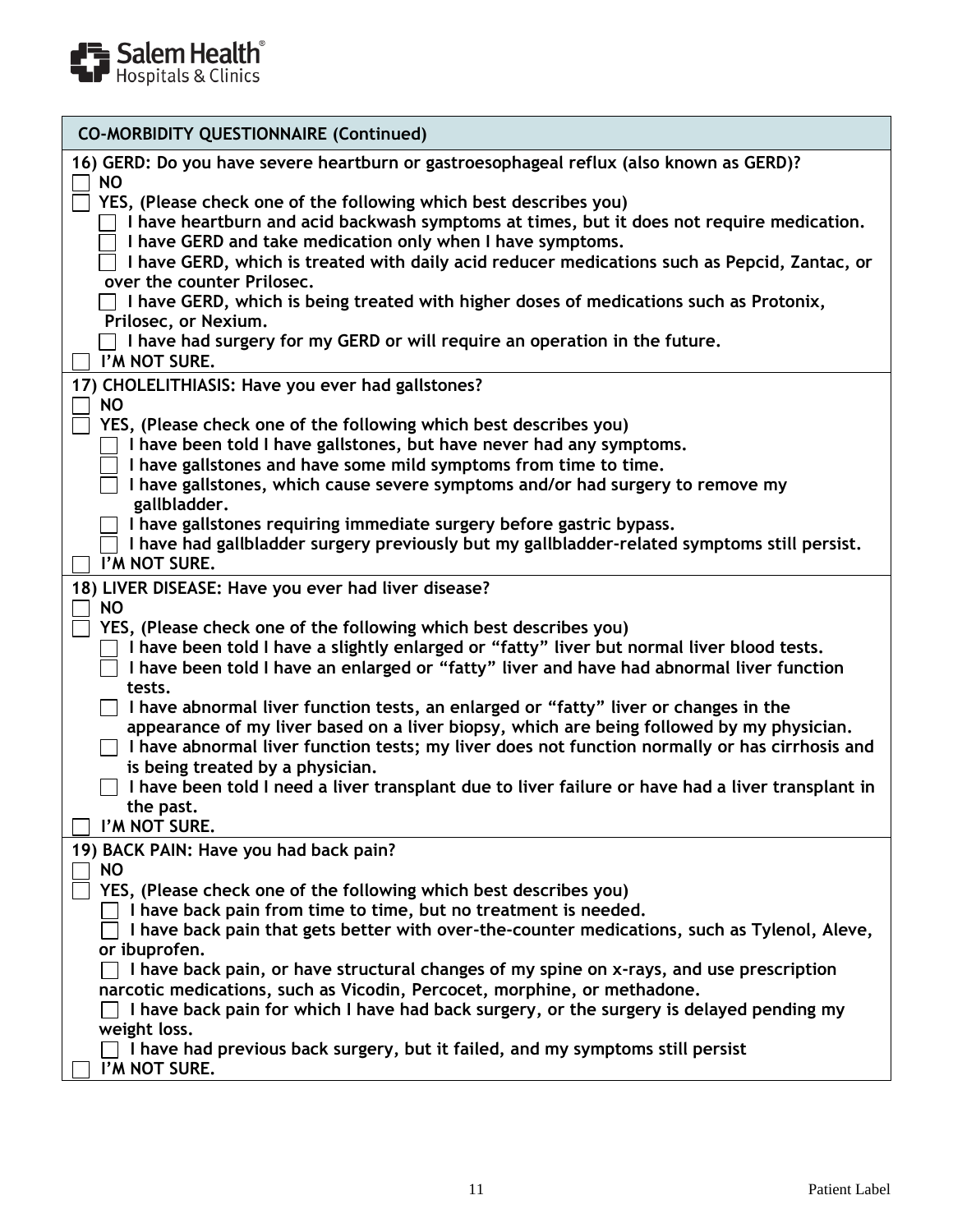

| <b>CO-MORBIDITY QUESTIONNAIRE (Continued)</b>                                                                                                                                       |
|-------------------------------------------------------------------------------------------------------------------------------------------------------------------------------------|
| 20) MUSCULOSKELETAL DISEASE: Do you have muscle, bone or joint pain?                                                                                                                |
| <b>NO</b>                                                                                                                                                                           |
| YES, What joints or where?                                                                                                                                                          |
| (Please check one of the following which best describes you)                                                                                                                        |
| I have pain when I walk around in my community.<br>I have pain requiring pain medication such as Tylenol, Aleve, or ibuprofen, but not narcotics.                                   |
| I have pain walking around my house.                                                                                                                                                |
| I have had or will require surgery (such as arthroscopy) for my joint pain.                                                                                                         |
| I have had joint replacement surgery (knee, hip, shoulder) or will need joint replacement in                                                                                        |
| the near future.                                                                                                                                                                    |
| I'M NOT SURE.                                                                                                                                                                       |
| 21) FIBROMYALGIA: Do you have fibromyalgia?                                                                                                                                         |
| <b>NO</b>                                                                                                                                                                           |
| YES, (Please check one of the following which best describes you)                                                                                                                   |
| I have been diagnosed with fibromyalgia, and have been placed on an exercise regimen.                                                                                               |
| I take over-the-counter medication such as Tylenol, Aleve, or ibuprofen for my fibromyalgia.<br>I have been prescribed narcotics (such as Vicodin or Percocet) for my fibromyalgia. |
| I have been prescribed narcotics (such as Vicodin or Percocet) for my fibromyalgia, and have                                                                                        |
| undergone (or am scheduled to undergo) surgical procedures to treat it.                                                                                                             |
| The symptoms from my fibromyalgia are disabling and previous treatments have not been                                                                                               |
| effective.                                                                                                                                                                          |
| I'M NOT SURE.                                                                                                                                                                       |
| 22) CONFIRMED MENTAL HEALTH DIAGNOSIS: Have you ever been treated for any psychiatric                                                                                               |
| illnesses (other than depression)?                                                                                                                                                  |
| <b>NO</b>                                                                                                                                                                           |
| YES, (Please check one of the following which best describes you)                                                                                                                   |
| Bipolar disorder (manic-depressive disorder).<br>Anxiety or panic disorder.                                                                                                         |
| Personality disorder.                                                                                                                                                               |
| <b>Psychosis</b>                                                                                                                                                                    |
| I'M NOT SURE.                                                                                                                                                                       |
| 23) DEPRESSION: Do you have or have you ever had depression?                                                                                                                        |
| <b>NO</b>                                                                                                                                                                           |
| YES, (Please check one of the following which best describes you)                                                                                                                   |
| I currently have or have had intermittent bouts of mild depression which have gone away on                                                                                          |
| their own or required no medical treatment.                                                                                                                                         |
| I currently have or have had moderate depression symptoms affecting some life activities                                                                                            |
| with or without treatment.<br>I currently have or have had moderate depression symptoms affecting daily life requiring                                                              |
| medical treatment such as antidepressants.                                                                                                                                          |
| I currently have or have had severe depression symptoms requiring ongoing and frequent                                                                                              |
| medical treatment by a mental health professional.                                                                                                                                  |
| I have been hospitalized for severe depression in the past.                                                                                                                         |
| I'M NOT SURE.                                                                                                                                                                       |
| 24) Have you ever had any thoughts of attempting suicide?                                                                                                                           |
| <b>NO</b>                                                                                                                                                                           |
| YES, (if yes, explain):                                                                                                                                                             |
| 25) Have you ever been hospitalized or gone to the ED for attempting suicide?                                                                                                       |
| <b>NO</b><br>YES, (if yes, explain):                                                                                                                                                |
|                                                                                                                                                                                     |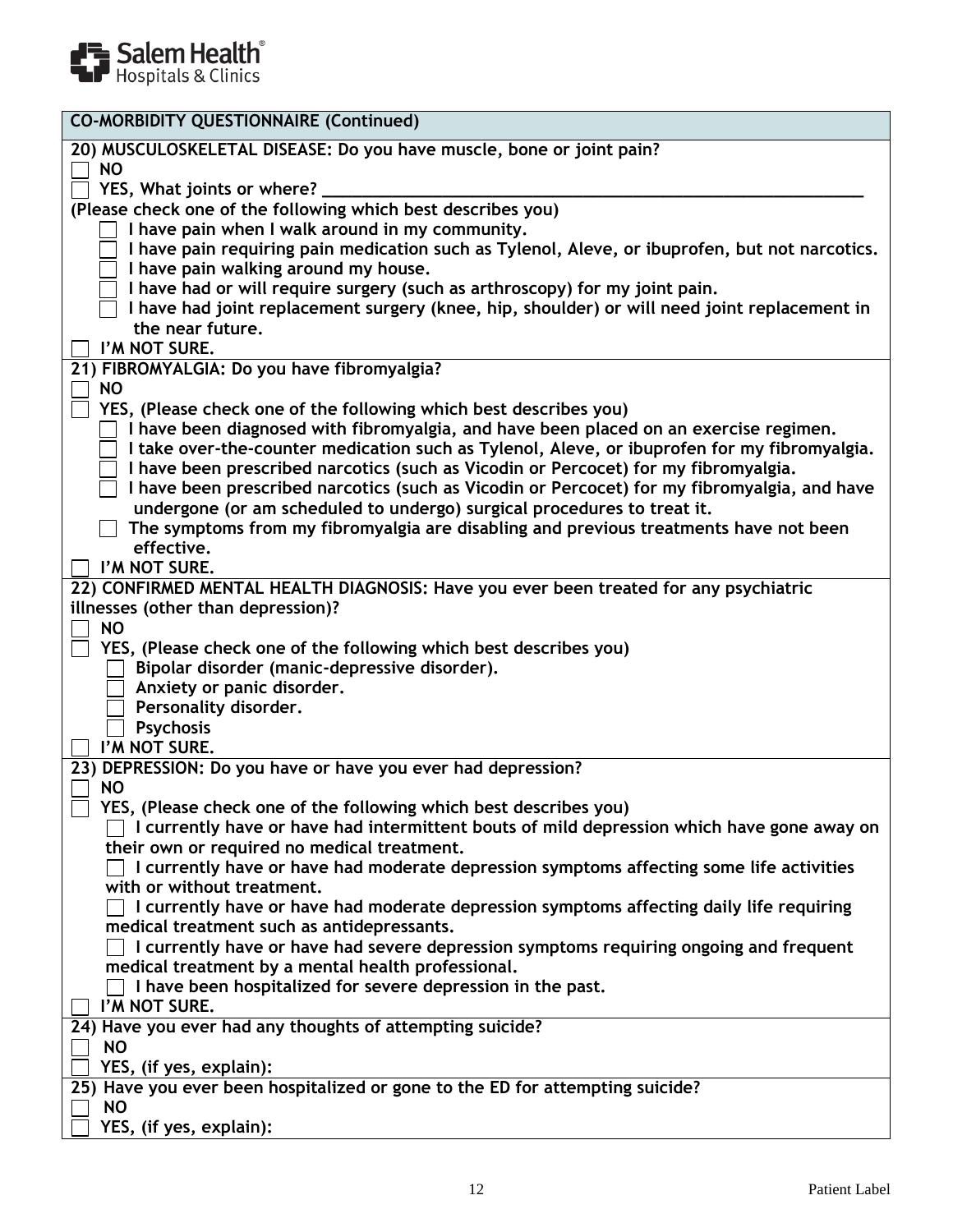

| <b>CO-MORBIDITY QUESTIONNAIRE (Continued)</b>                                                                                                                        |
|----------------------------------------------------------------------------------------------------------------------------------------------------------------------|
| 25) PSYCHOSOCIAL IMPAIRMENT: Have you ever been treated for a social disorder (e.g., panic<br>disorder, phobias, autism, bi-polar disorder, ADHD, etc.)<br><b>NO</b> |
| YES, (Please check one of the following which best describes you)                                                                                                    |
| I have mild impairment but am able to perform all of my daily tasks in society.                                                                                      |
| I have moderate impairment but am able to perform most of my daily tasks in society.                                                                                 |
| I have moderate impairment and am unable to perform some of my daily tasks in society.                                                                               |
| I have severe impairment and am unable to perform most of my daily tasks in society.                                                                                 |
| I have severe impairment and am unable to function.                                                                                                                  |
| I'M NOT SURE.                                                                                                                                                        |
| 26) STRESS URINARY INCONTINENCE: Do you have involuntary loss of urine when you cough, sneeze,                                                                       |
| or exert yourself?                                                                                                                                                   |
| <b>NO</b>                                                                                                                                                            |
| YES, (Please check one of the following which best describes you)<br>I have leakage of urine on occasion but less than once a week.                                  |
| I have leakage of urine more than once a week but not significant.                                                                                                   |
| I have leakage of urine daily requiring use of sanitary pad.                                                                                                         |
| I have severe leakage of urine that affects my life daily and causes disability.                                                                                     |
| I have had bladder surgery for severe urinary leakage done in the past, but urine still leaks.                                                                       |
| I'M NOT SURE.                                                                                                                                                        |
| 27) PSEUDOTUMOR CEREBRI: Have you been diagnosed with pseudotumor cerebri?                                                                                           |
| <b>NO</b>                                                                                                                                                            |
| YES, (Please check one of the following which best describes you)                                                                                                    |
| I have headaches with dizziness, nausea, and/or pain behind the eyes, but no vision changes.                                                                         |
| My headaches cause vision changes, but symptoms are controlled with diuretics (water pills).                                                                         |
| I was diagnosed with pseudotumor cerebri and verified with an MRI, and am well controlled                                                                            |
| with diuretics (water pills).                                                                                                                                        |
| My pseudotumor cerebri is controlled with stronger medications.                                                                                                      |
| I require narcotic medication for pain, have undergone or may need surgery for my                                                                                    |
| pseudotumor cerebri.                                                                                                                                                 |
| I'M NOT SURE.                                                                                                                                                        |
| 28) ABDOMINAL HERNIA: Have you ever been diagnosed with an abdominal bulging or hernia?                                                                              |
| <b>NO</b>                                                                                                                                                            |
| YES, (Please check one of the following which best describes you)                                                                                                    |
| I have been diagnosed with a smaller hernia (less than 6 inches), but I have no pain or                                                                              |
| symptoms and have not undergone surgery.                                                                                                                             |
| I have pain and symptoms related to my hernia.                                                                                                                       |
| I have had a successful surgical repair of my hernia.<br>I have a hernia which came back after surgery or is a large hernia (greater than 6 inches in                |
| size).                                                                                                                                                               |
| I have a large hernia, which has been operated upon and failed several times.                                                                                        |
| I'M NOT SURE.                                                                                                                                                        |
|                                                                                                                                                                      |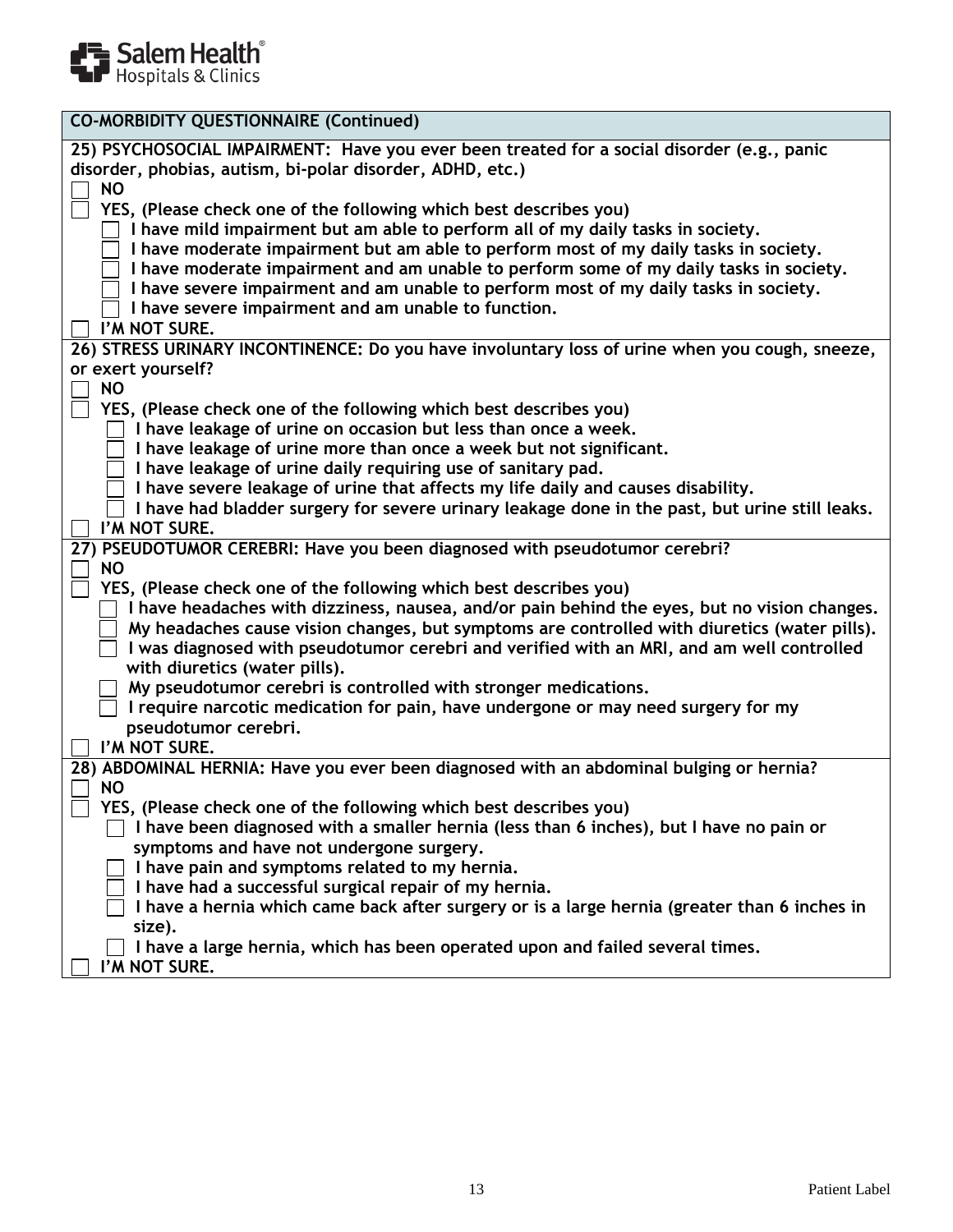

| <b>CO-MORBIDITY QUESTIONNAIRE (CONTINUED)</b>                                                                                                                            |
|--------------------------------------------------------------------------------------------------------------------------------------------------------------------------|
| 29) FUNCTIONAL STATUS: Do you have difficulty walking?<br><b>NO</b>                                                                                                      |
| YES, (Please check one of the following which best describes you)<br>I have some trouble walking, but I can walk 200 ft. with a cane or some other assistance<br>device. |
| I cannot walk 200 ft. even using a cane, walker or assistance device.<br>I use a wheelchair for mobility.<br>I am bedridden.                                             |
| I'M NOT SURE.                                                                                                                                                            |
| 30) ABDOMINAL PANNUS: Have you had problems with a large hanging flap of skin on your stomach?<br><b>NO</b>                                                              |
| YES, (Please check one of the following which best describes you)                                                                                                        |
| I have had skin irritation or rash under the fold of my abdomen.                                                                                                         |
| I have a large hanging flap of skin on my abdomen that interferes with walking.                                                                                          |
| I have a large hanging flap of skin on my abdomen which has resulted in recurring skin                                                                                   |
| infections or lingering sores.                                                                                                                                           |
| I have had to have surgery to remove the excels flap of skin on my abdomen because of                                                                                    |
| infections.                                                                                                                                                              |
| I'M NOT SURE.                                                                                                                                                            |
| <b>OTHER MEDICAL HISTORY</b><br><b>COMMENTS</b>                                                                                                                          |
| <b>Skin Condition:</b>                                                                                                                                                   |
| <b>NO</b><br>YES (if yes, explain):                                                                                                                                      |
| <b>Bleeding or Blood Disorder:</b>                                                                                                                                       |
| <b>NO</b><br>YES (if yes, explain):                                                                                                                                      |
| <b>Arthritis such as Rheumatoid/Osteoarthritis:</b>                                                                                                                      |
| YES (if yes, explain):<br><b>NO</b>                                                                                                                                      |
| <b>History of Kidney Disease:</b>                                                                                                                                        |
| <b>NO</b><br>YES (if yes, explain):                                                                                                                                      |
| <b>Thyroid Condition:</b>                                                                                                                                                |
| <b>NO</b><br>YES (if yes, explain):                                                                                                                                      |
| <b>Epilepsy or Seizure Disorder:</b>                                                                                                                                     |
| <b>NO</b><br>YES (if yes, explain):                                                                                                                                      |
| <b>Cancer:</b>                                                                                                                                                           |
| <b>NO</b><br><b>YES</b><br>What type? _                                                                                                                                  |
| Any Other Medical Conditions not Listed:                                                                                                                                 |